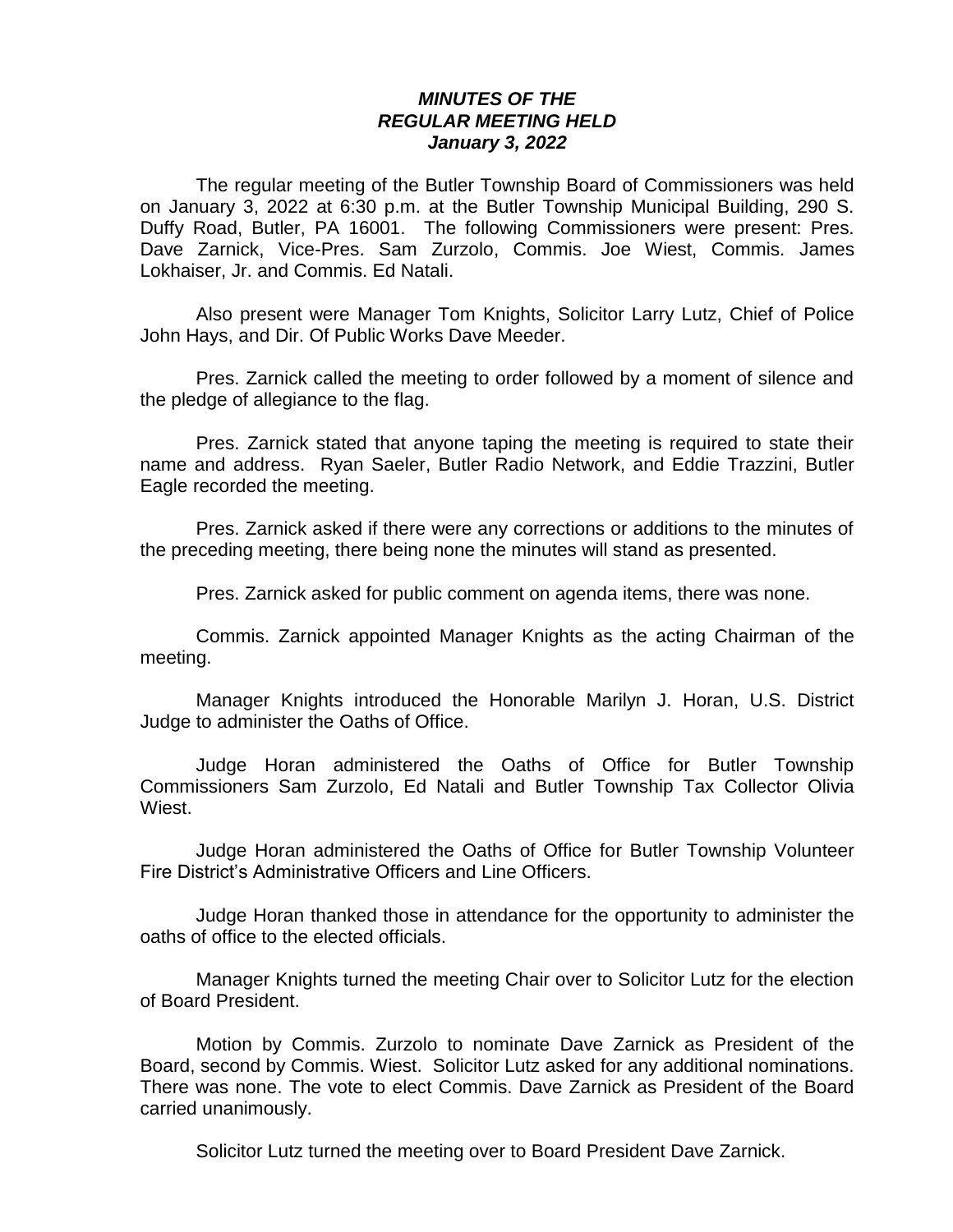Motion by Commis. Lokhaiser to nominate Sam Zurzolo as Vice-President of the Board. Second by Commis. Wiest. Commis. Zarnick asked for any additional nominations. There was none. The vote was: Natali: Yes; Lokhaiser: Yes; Wiest: Yes; Zurzolo: Yes; Zarnick: Yes. Motion to elect Commis. Sam Zurzolo as Vice-President of the board pass unanimously.

Commis. Zarnick gave the following voting order: Ed Natali, James Lokhaiser, Jr., Joseph Wiest, Sam Zurzolo, and David Zarnick.

Commis. Zarnick stated that the departmental assignments will be announced at the next board meeting.

Motion by Commis. Zurzolo to appoint Tom Knights as Township Manager. Second by Commis. Lokhaiser. The vote was Natali: Yes; Lokhaiser: Yes; Wiest: Yes; Zurzolo: Yes; and Zarnick: Yes. Motion carried.

Motion by Commis. Zurzolo to appoint Theresa Giesler as Township Secretary. Second by Commis. Wiest. The vote was Natali: Yes; Lokhaiser: Yes; Wiest: Yes; Zurzolo: Yes; and Zarnick: Yes. Motion carried.

Motion by Commis. Zurzolo to appoint Olivia Wiest as Township Treasurer. Second by Commis. Lokhaiser. The vote was Natali: Yes; Lokhaiser: Yes; Wiest: Abstain; Zurzolo: Yes; and Zarnick: Yes. Motion carried.

Motion by Commis. Wiest to appoint Lutz & Pawk as Township Solicitor. Second by Commis. Zurzolo. The vote was Natali: Yes; Lokhaiser: Yes; Wiest: Yes; Zurzolo: Yes; and Zarnick: Yes. Motion carried.

Motion by Commis. Lokhaiser to appoint the law firm Campbell Durrant as Special Counsel. Second by Commis. Natali. The vote was Natali: Yes; Lokhaiser: Yes; Wiest: Yes; Zurzolo: Yes; and Zarnick: Yes. Motion carried.

Motion by Commis. Lokhaiser to appoint Gateway Engineers as the Township Engineer. Second by Commis. Wiest. The vote was Natali: Yes; Lokhaiser: Yes; Wiest: Yes; Zurzolo: Yes; and Zarnick: Yes. Motion carried.

Motion by Commis. Lokhaiser to appoint Senate Engineering as Alternate Engineer. Second by Commis. Wiest. The vote was Natali: Yes; Lokhaiser: Yes; Wiest: Yes; Zurzolo: Yes; and Zarnick: Yes. Motion carried.

Motion by Commis. Lokhaiser to appoint David Ice as Sewage Enforcement Officer. Second by Commis. Natali. The vote was Natali: Yes; Lokhaiser: Yes; Wiest: Yes; Zurzolo: Yes; and Zarnick: Yes. Motion carried.

Motion by Commis. Lokhaiser to appoint Mike Corel as Alternate Sewage Enforcement Officer. Second by Commis. Natali. The vote was Natali: Yes; Lokhaiser: Yes; Wiest: Yes; Zurzolo: Yes; and Zarnick: Yes. Motion carried.

Motion by Commis. Wiest to appoint Professional Code Services as Third Party Code Inspector and Plan Reviewer. Second by Commis. Lokhaiser. The vote was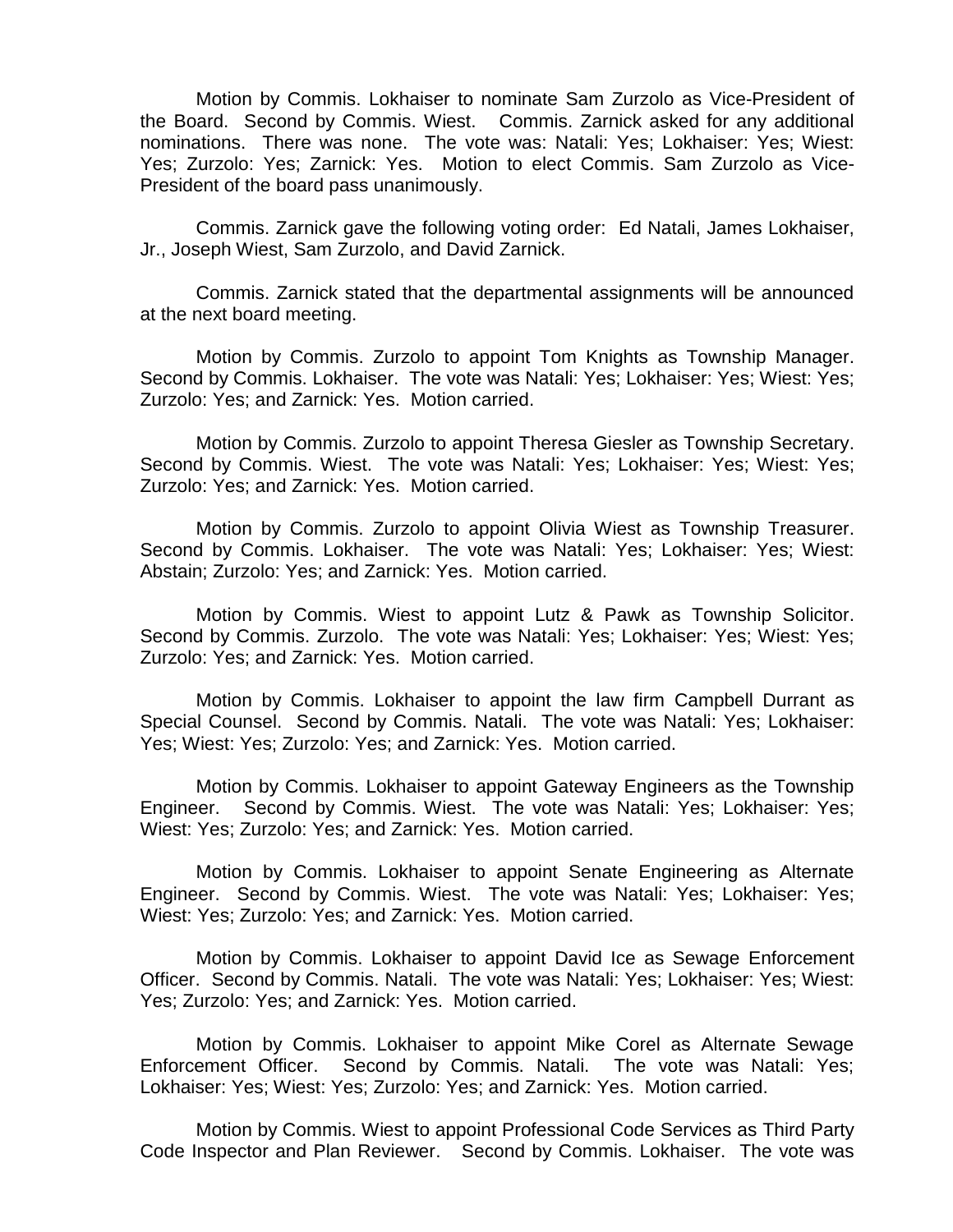Natali: Yes; Lokhaiser: Yes; Wiest: Yes; Zurzolo: Yes; and Zarnick: Yes. Motion carried.

Motion by Commis. Zurzolo to appoint Fred Vero to fill the vacant Butler Township Board position for the Butler Area Sewer Authority. Second by Commis. Natali. The vote was Natali: Yes; Lokhaiser: Yes; Wiest: Yes; Zurzolo: Yes; and Zarnick: Yes. Motion carried.

Manager Knights presented the Designation of Depositories Resolution.

 Motion by Commis. Lokhaiser to pass Designation of Depositories Resolution, as presented. Second by Commis. Wiest. The vote was Natali: Yes; Lokhaiser: Yes; Wiest: Yes; Zurzolo: Yes; and Zarnick: Yes. Motion carried.

Manager Knights presented the Investment of Surplus Funds Resolution.

Motion by Commis. Zurzolo to pass the Investment of Surplus Funds Resolution, as presented. Second by Commis. Lokhaiser. The vote was Natali: Yes; Lokhaiser: Yes; Wiest: Yes; Zurzolo: Yes; and Zarnick: Yes. Motion carried.

Manager Knights presented the Records Disposition Resolution.

Motion by Commis. Lokhaiser to pass the Records Disposition Resolution, as presented. Second by Commis. Natali. The vote was Natali: Yes; Lokhaiser: Yes; Wiest: Yes; Zurzolo: Yes; and Zarnick: Yes. Motion carried.

Manager Knights presented the One Year Union Contract Extension for the Road Department.

Motion by Commis. Wiest to pass the Road Department One Year Union Contract Extension, as presented. Second by Commis. Natali. The vote was Natali: Yes; Lokhaiser: Yes; Wiest: Yes; Zurzolo: Yes; and Zarnick: Yes. Motion carried.

Manager Knights presented the One Year Union Contract Extension for the Senior Clerks.

Motion by Commis. Zurzolo to pass the Senior Clerks One Year Union Contract Extension, as presented. Second by Commis. Natali. The vote was Natali: Yes; Lokhaiser: Yes; Wiest: Yes; Zurzolo: Yes; and Zarnick: Yes. Motion carried.

Manager Knights presented the One Year Union Contract Extension for the Police Association.

Motion by Commis. Zurzolo to pass the Police Association One Year Union Contract Extension, as presented. Second by Commis. Natali. The vote was Natali: Yes; Lokhaiser: Yes; Wiest: Yes; Zurzolo: Yes; and Zarnick: Yes. Motion carried.

Commis. Zarnick asked for a letter be sent to Gerry Patterson thanking him for his years of service serving on the Butler Area Sewer Authority Board.